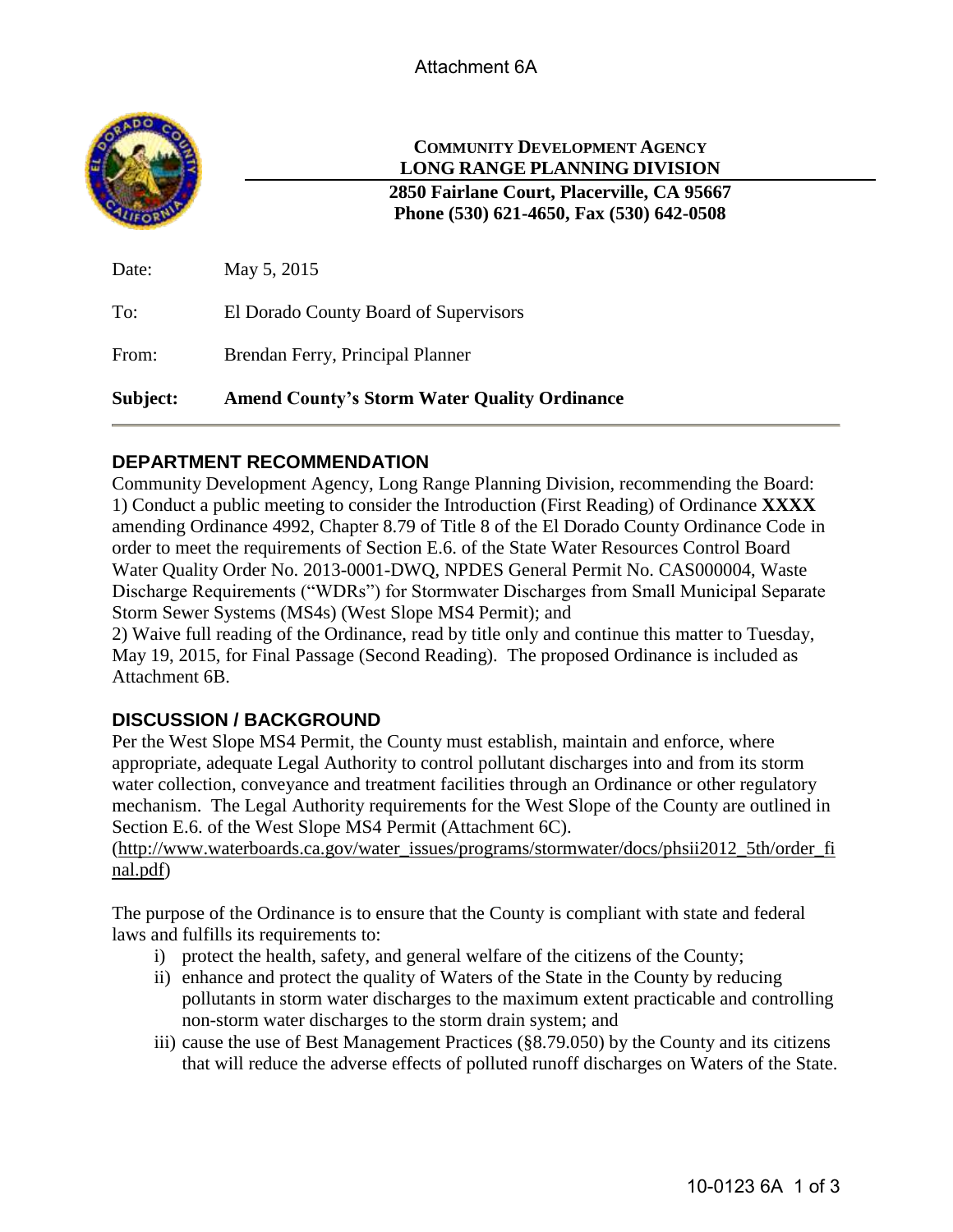This Ordinance seeks to promote these purposes by:

- i) prohibiting illicit discharges to the storm drain system;
- ii) establishing authority to adopt requirements for storm water management, including source control requirements, to reduce pollution to the maximum extent practicable;
- iii) establishing authority to adopt requirements for development projects to reduce storm water pollution and erosion both during construction and after the project is complete; and
- iv) establishing authority that will enable the County to implement and enforce any Storm Water Management Plan adopted by the County.

In February 2013, the County adopted a Storm Water Quality Ordinance that provides this legal authority for the Lake Tahoe Basin (Ordinance No. 4992 - Section 8.79 of the County's Code of Ordinances). Because the Legal Authority requirements are nearly identical in the County's West Slope and Lake Tahoe NPDES Permits, staff recommends amending the existing Storm Water Quality Ordinance, which is currently applicable only to the Lake Tahoe Basin, to include the entire unincorporated portion of the West Slope.

#### *Outreach*

LRP staff has met with key stakeholders on the required amendments to obtain feedback, including the County's Building Industry Advisory Committee (BIAC), the County Surveyors, Architects, Geologists and Engineers Association (SAGE), the Farm Bureau and various development and design professionals. The BIAC submitted a comment letter stating that "if El Dorado County absolutely has to have this ordinance, we believe what is presented is acceptable". Similarly, SAGE submitted a comment letter stating that they "have no objection to the language of the ordinance". However, both letters question whether the County needs a new ordinance at this time since "many other…County ordinances (and) the California Building Standards Code appear to cover many storm water issues" and "allow sufficient oversight and control".

County Counsel and the County's Storm Water staff have carefully considered this issue and have determined that existing ordinances and codes do not adequately meet the legal authority requirements outlined in E.6. of the Permit, whereby we must be able to prevent and control illicit discharges and illegal connections to our MS4. County Counsel and Storm Water staff believe that the new Ordinance is necessary to cohesively meet the legal authority requirements of the Permit. The Ordinance would primarily be used only to address egregious violations where water quality impacts are deemed significant.

#### **ALTERNATIVES**

This Ordinance amendment is being proposed to meet the Legal Authority requirements in the County's West Slope MS4 Permit outlined in Section E.6. Instead of amending the County's current Ordinance to make it applicable to both the Lake Tahoe Basin and the unincorporated portion of the West Slope, the County could create a new stand-alone Ordinance for the unincorporated portion of the West Slope. However, because the Legal Authority requirements are nearly identical in the County's West Slope and Lake Tahoe NPDES Permits, the County would then have two nearly identical Ordinances – one applicable to the Lake Tahoe Basin and one applicable to the unincorporated portion of the West Slope. One other option is to not adopt